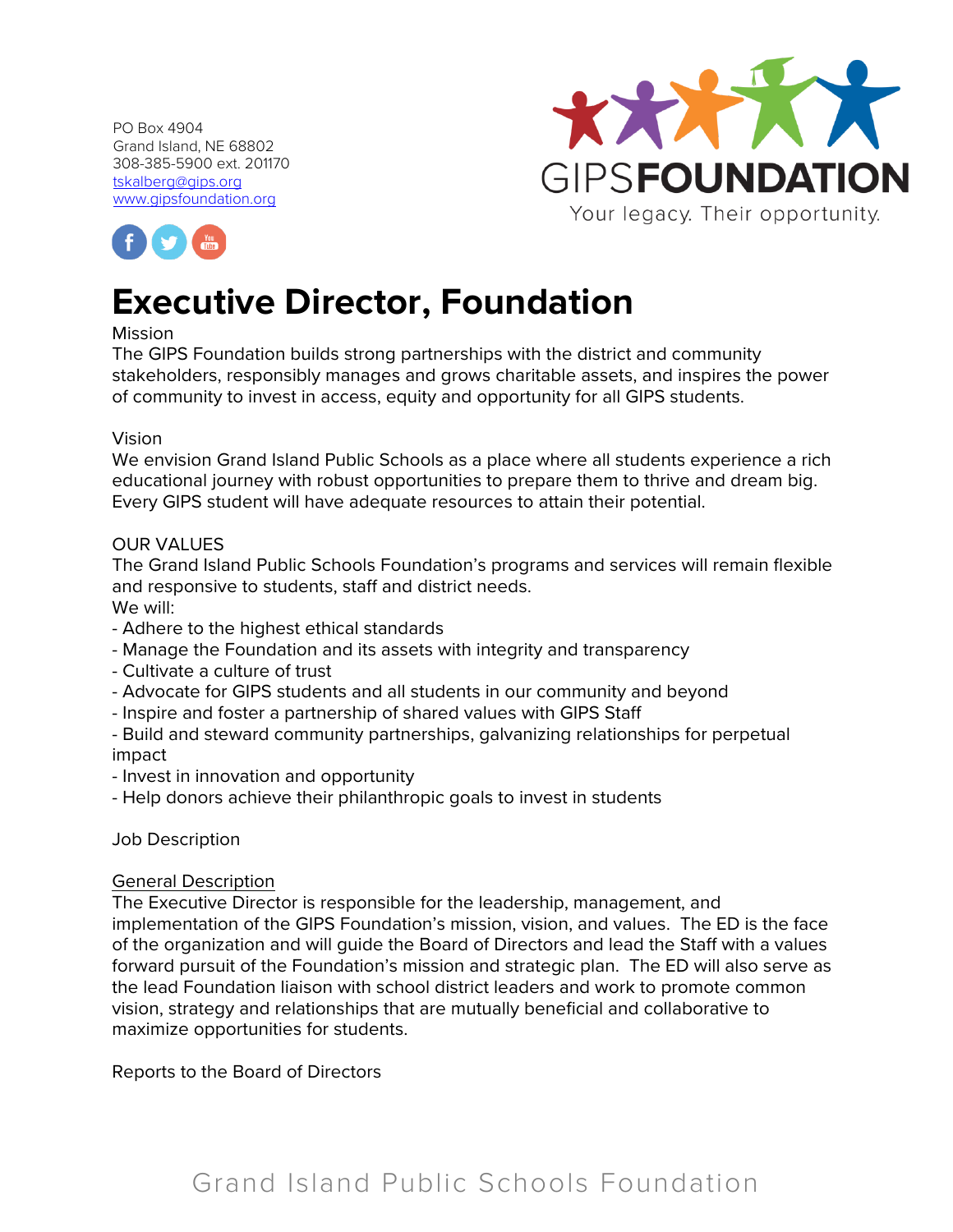



## Essential Functions

Fiscal Management and Governance:

- Analyzes, evaluates and communicates the Foundation's strategic position and current status to the Board in a timely manner with appropriate recommendations for the purpose of facilitating board actions.
- Assists the Board of Directors for the purpose of orienting new board members
- Develops and presents to the Board of Directors for approval, the annual budget to carry out their strategic plan and goals.
- Assures the Foundation and its activities are systematically reviewed for the purpose of being compliant with all regulations, laws and by-laws
- Effectively manages the Foundation's business (e.g. investments, budget, programs) for the purpose of providing timely reports to the Board of Directors.
- Supports the Board of Directors and the programs and policies it establishes for the purpose of maximizing the resources and image of the Foundation.

#### Fund Development:

- Develops, plans, and manages fundraising activities for the purpose of providing financial resources to meet the goals and objectives of the Foundation.
- Conducts donor development programs for the purpose of identifying and cultivating persons, companies, and organizations supportive of the Foundation and the District, and designs and implements programs aimed at retaining and upgrading these donors.
- Produces special events (e.g. recognition dinners, lunches, written materials, etc.) for the purpose of rewarding and recognizing donors and volunteers for their support.

# Public Relations and Community Engagement:

- Drafts and composes written and published materials (e.g. newsletters, promotional materials, and annual reports) for the purpose of promoting the business of the Foundation.
- Serves as an advocate and spokesperson for the Foundation for the purpose of effectively representing the Foundation and its goals to potential donors. Cultivates, builds and maintains enduring relations with current and potential funding sources and individual donors.

# Organizational Management:

• Demonstrates commitment to the mission goals and objectives of the Foundation and its Board of Directors for the purpose of building a strong Foundation.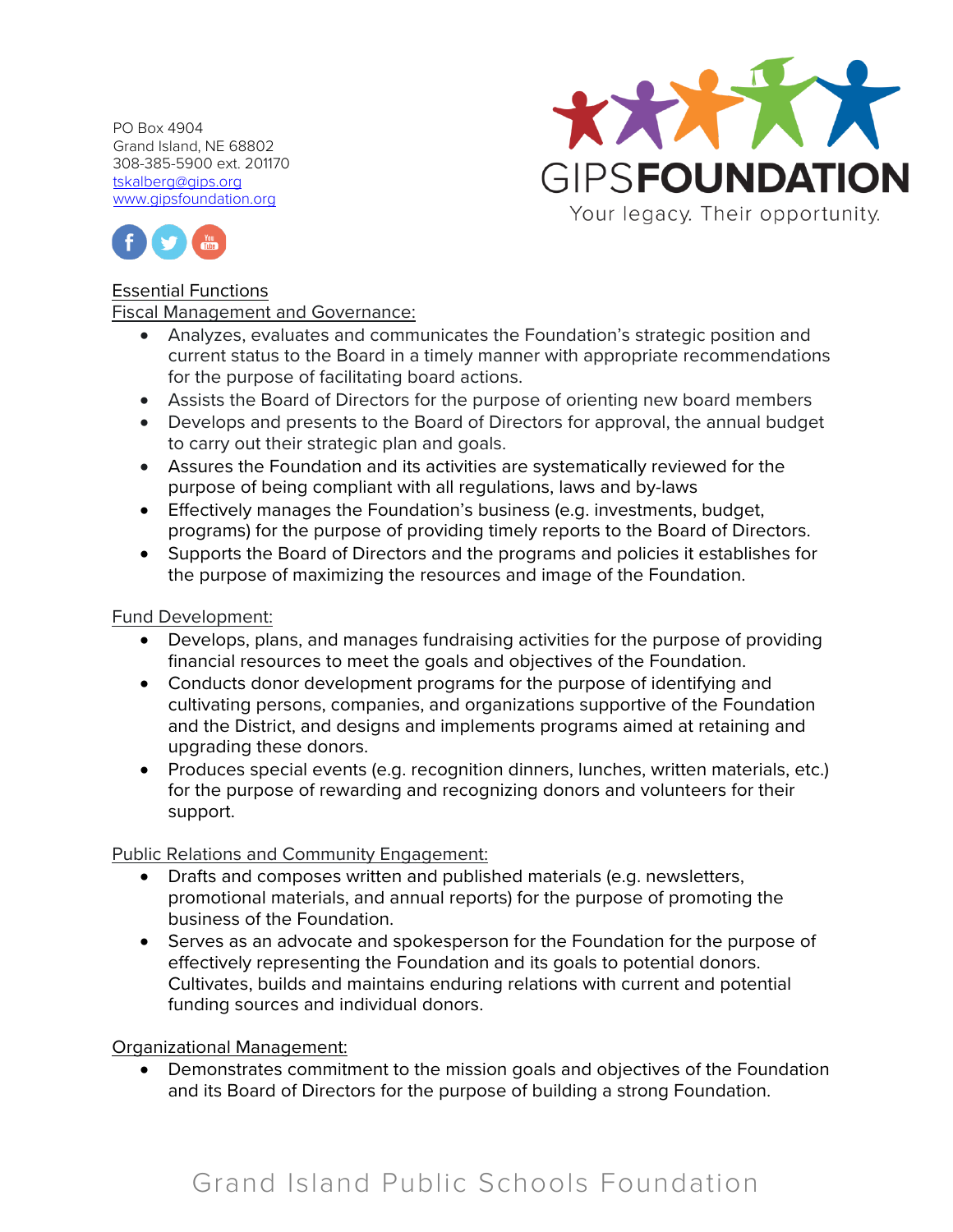



- Maintains alumni information for the purpose of having current data to distribute information (i.e. newsletter, mailings, etc.)
- Serves as the Chief Executive Officer of the Foundation for the purpose of developing, recommending, and administering management and operational procedures to assure the effective day-to-day operation of the Foundation.
- Evaluates and manages all Foundation staff, provides consistent feedback and an annual review process.

## **Education and Experience:**

Minimum 5-7 years of Development experience including demonstrated success in individual giving, corporate sponsorship, alumni giving, planned giving and special events fundraising and management.

Experience with fundraising and data management systems.

Experience with moves management including, but not limited to, prospect identification, cultivation, solicitation and stewardship.

# **Skills and Abilities:**

(Competencies provided by Federal Reserve of Kansas City, Denver, OKC, Omaha – Nonprofit Succession Planning Toolkit)

- Visioning-Ability to visualize the organization's future state (structure, culture, leadership, target markets, etc.) and criteria for long-term sustained success.
- Leading and managing change -Continuously challenges the status quo and leads the necessary changes. Provide information and gathers feedback that allow others to create organizational agility.
- Passion for mission -Demonstrates and communicates passion for the organization's core purpose; identifies with the organization's mission and inspires others about the mission.
- Credibility-Demonstrates honesty, sincerity, humility and respect for individuals while modeling organizational values. Inspires trust in and from others.
- Achieves results -Improves and sustains superior business performance, develops and follows through on priorities, delegates appropriately, holds people accountable, makes financially-sound decisions, optimizes resources and initiates efficient work processes.
- Intelligence and judgement -Demonstrates capacity to analyze, synthesize and integrate information to effectively identify and solve problems. Makes informed decisions and successfully addresses complex organizational challenges.
- Strategic thinking Provides focus and long-term direction for constant stream of organizational and individual action.